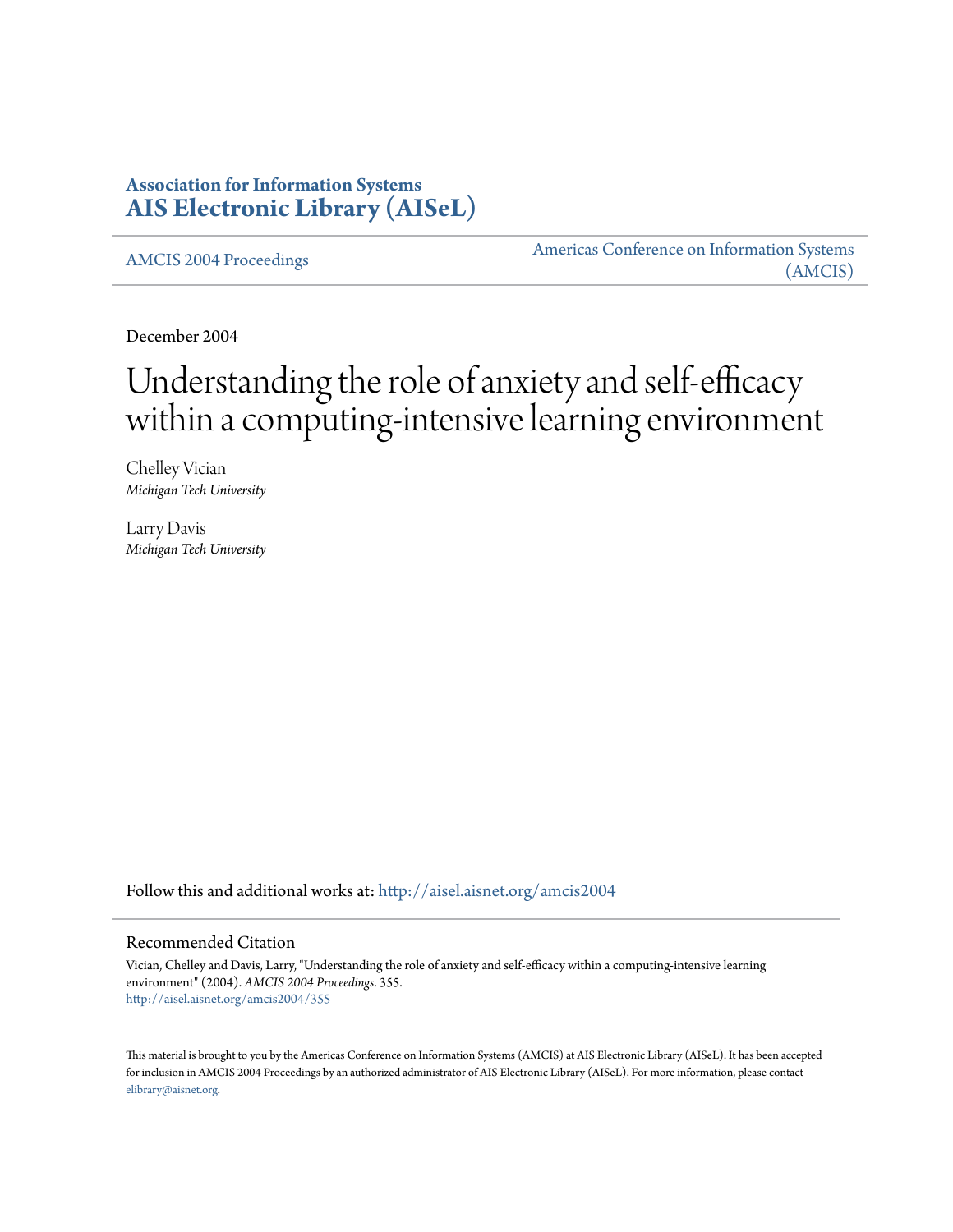## **Understanding the role of anxiety and self-efficacy within a computing-intensive learning environment**

**Chelley Vician**  Michigan Tech University cvician@mtu.edu

**Larry R. Davis**  Michigan Tech University lrdavis@mtu.edu

#### **ABSTRACT**

Public and private organizations continue to invest heavily in electronic communication technologies for individual, group, organizational, and inter-organizational communication and learning activities. However, this investment approach appears to neglect individual characteristics with respect to communication and computer attitudes. In particular, the effects of individual characteristics of computer anxiety and computer self-efficacy upon computer technology usage are often overlooked in most adoption and deployment activities of information systems functions. To help us gain a better understanding of individual factors that can influence usage and outcomes of computer technologies for communication and learning purposes, this research-in-progress examines the levels of computer anxiety and computer self-efficacy and their relationships to individual performance in a computing-intensive course. The initial investigation results and implications for research and practice will be presented at the conference.

#### **Keywords**

Computer anxiety, computer self-efficacy, learning, performance

#### **INTRODUCTION AND RATIONALE**

Popular press reports state that approximately thirty to forty percent of adult Americans are fearful of using computers (Miles, 1998). Empirical research indicates a similar phenomenon in managerial work situations (Bozionelos, 1996; Howard & Smith, 1986). Researchers have provided a number of labels to describe this condition, including *technophobia*, *computerphobia*, *computer anxiety*, and *computer avoidance* (Igbaria & Parasuraman, 1989; Rosen, Sears, & Weil, 1987, 1993; Weil, Rosen, & Wugalter, 1990). Whatever the term used to label the condition, scientific research indicates that individuals with such adverse psychological reactions to computing technologies will generally under-utilize computingintensive environments or avoid interacting with computing technologies. For a thriving, global economy that is steadily increasing its dependence on computing technologies, this is an alarming situation.

In most higher education curricula, an entry-level course exists to provide students with the skills and knowledge necessary to achieve basic computer literacy. The entry-level course generally requires that students actively utilize computing technologies. Many upper-level courses further utilize computing technologies to support instructional and pedagogical goals. Yet, research suggests that an individual's adverse psychological reactions to the use of computing technologies may place the learner at a significant disadvantage relative to his/her peers with more positive psychological reactions (Maurer, 1994; Weil, Rosen, & Sears, 1987). In the least negative consequence, an individual's psychological reactions can get in the way of a learner's ability to master topical material. At the other end of the spectrum, an individual's adverse psychological reactions could hinder his/her future performance in a degree program or in actual work assignments. Therefore, the question remains: How can educators "level the playing field" in a computing-intensive course, such that all students benefit from computing-intensive learning environments?

Prior attempts to address this situation have included: providing more time in hands-on exposure to computers (Maurer, 1994; Rosen & Maguire, 1990), making the hands-on computer training more playful (Webster & Martocchio, 1993), and providing differential motivational responses during computer training sessions (Martocchio, 1994). These approaches have had some success in improving the usage levels of computing technologies, but have little to say in relation to their influence (if any) on computer anxiety or computer self-efficacy levels. In particular, educators need to be aware that although these approaches may increase computer usage (even temporarily for a course), an individual's psychological state or personal judgment may not be influenced by the experience.

Weil, Rosen, & Wugalter (1990) suggest that a negative reinforcement loop between emotional arousal, computer anxiety, and repeated computer exposure can occur for a highly computer anxious individual in the absence of an anxiety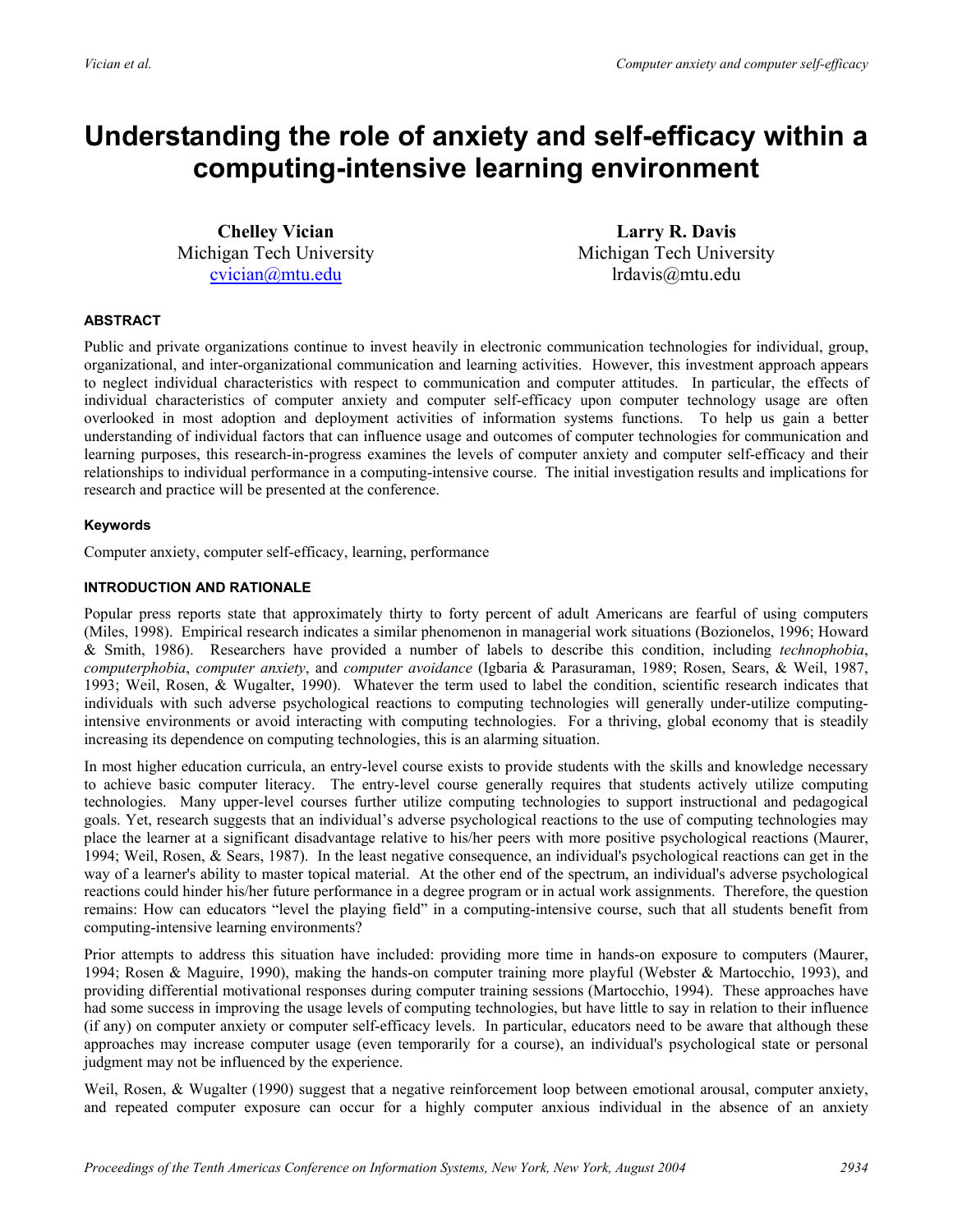management intervention. Thus, the danger of not addressing adverse psychological states and negative judgments about computing technologies is that an individual may re-experience a state of high computer anxiety or low computer selfefficacy in a future computer-intensive situation and thus negatively affect one's ability to master topical material and/or to perform activities. Computer anxiety is considered to be a state, not a trait, and as such is subject to change under the right circumstances (Rosen et al., 1993). Computer self-efficacy is one's judgment about his/her capability to use computing technology (Compeau & Higgins, 1995) and is generally believed to be susceptible to influence from personal performance accomplishments, observations of others' successes and failures, verbal persuasion, and physiological indices (Bandura, 1997). Developing a computing-intensive learning environment that can address the variations among individuals in computer anxiety and computer self-efficacy will be key to providing a beneficial situation for all learners. However, before such an environment can be created, additional knowledge regarding the relationships of computer anxiety, computer selfefficacy, and performance in a computing-intensive environment is necessary.

This study provides an early investigation of the levels of computer anxiety and computer self-efficacy and their relationships to individual performance in a computing-intensive course. Initial and final levels of computer anxiety and computer selfefficacy are investigated along with midterm and final course performance. The objectives of this study are to examine these antecedents to performance and gain a deeper understanding of their contribution to an individual's performance in computerintensive situations.

#### **THEORETICAL BACKGROUND**

Prior research on computer anxiety and computer self-efficacy is relevant to investigate the antecedents of an individual's performance in a computer-intensive situation. In this section the relevant research in those areas is briefly summarized.

#### **Computer Anxiety**

Computer anxiety is "the tendency of individuals to be uneasy, apprehensive, or fearful about current or future use of computers" (Igbaria and Parasuraman 1989, p. 375). Computer anxiety is generally held to be a state, rather than a trait, which suggests that it is malleable given the appropriate conditions and/or anxiety interventions (Rosen, Sears, and Weil 1993; Weil, Rosen, and Wugalter 1990). Numerous studies indicate that prior computer experience is inversely related to computer anxiety (Heinssen, Glass, and Knight 1987; Igbaria and Parasuraman 1989; Rosen and Maguire 1990; Todman and Monaghan 1994), though solely providing additional exposure to computers is unlikely to reduce computer anxiety (Bloom and Hautaluoma 1990; Rosen, Sears, and Weil 1987, 1993; Weil, Rosen and Sears 1987). Computer anxiety has been associated with decreased use, and even avoidance, of information technology (Igbaria and Parasuraman 1989; Igbaria, Schiffman, and Wieckowski 1994; Weil, Rosen, and Wugalter 1990). Further, certain studies have demonstrated a negative relationship between computer anxiety and achievement/performance outcomes (Keeler and Anson 1995; Webster, Heian, and Michelman 1990) though some studies have shown no relationship (Kernan and Howard 1990).

These findings, taken as a whole, have serious implications for the information society. The computer anxiety research clearly shows that a highly computer anxious individual, in the absence of anxiety management interventions, is likely to: (1) remain in that state of high computer anxiety in the future, and; (2) experience greater anxiety with repeated exposure to computers. A dangerous, negative reinforcement loop between emotional arousal, computer anxiety, and repeated computer exposure (see Weil, Rosen, and Wugalter 1990) may be the unintended result of a computer-intensive environment for a highly computer anxious individual. Technology-supported learning situations, for instance, require multiple uses of computer technology over an extended time period. Thus, the highly computer anxious individual would appear to be at a significant disadvantage relative to his or her peers with lower levels of computer anxiety. The highly computer anxious individual may be at risk of: (1) resisting the use of computer technology and thus, endangering his or her educational attainment or job opportunities, and; (2) demonstrating an inability to gain benefit over the anxiety cost of an computingintensive environment.

#### **Computer self-efficacy**

Computer self-efficacy (CSE) is one's judgment about his/her capability to use computing technology (Compeau & Higgins, 1995) and is generally believed to be susceptible to influence from personal performance accomplishments, observations of others' successes and failures, verbal persuasion, and physiological indices (Bandura, 1997). In the educational arena, Karsten & Roth (1998) found that CSE may be a useful means of assessing computer training outcomes in an introductory IS course. They did not, however, investigate any relationship with computer anxiety. Marakas, Yi, and Johnson (1998) provide an extensive review of completed studies of this important individual characteristic and propose a new model for understanding how CSE can affect performance. In short, Marakas et al.'s (1998) review of existing studies has shown a need to further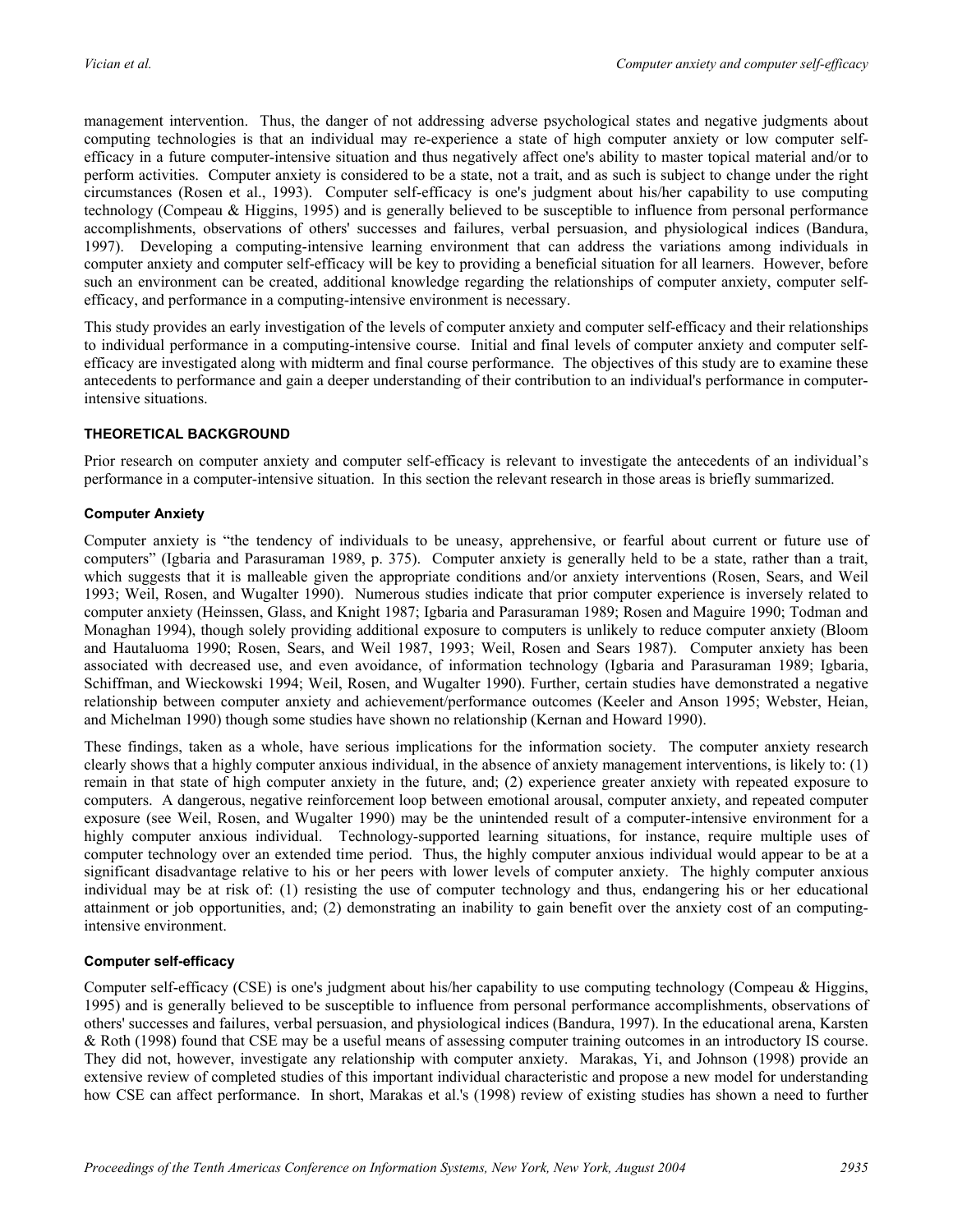explicate the construct of CSE, such that future studies can be more directly comparable, with results being more cumulative in their explanatory power. Of particular note in the review is the following observation regarding CSE and computer anxiety research to date:

"Somewhat counterintuitive, however, is the apparent lack of global recognition by the CSE literature of the importance of the anxiety relationship and by the computerphobia literature of the potential value of the CSE manipulation and enhancement in reducing anxiety." (Marakas, et al., 1998, p. 148).

These findings indicate a great need to explore the construct of computer self-efficacy in conjunction with computer anxiety.

#### **Synthesis of Prior Research**

There are few empirical studies examining the simultaneous relationship of computer anxiety, computer self-efficacy, and performance in an information technology environment. Computer anxiety and computer self-efficacy have traditionally been studied in isolation from other antecedent factors (e.g., Compeau & Higgins, 1985, Heinssen, Glass and Knight 1987; Igbaria and Chakrabarti 1990; Igbaria and Parasuraman 1989; Karsten & Roth, 1998; Marakas, Yi, & Johnson, 1998). This study represents an early investigation in this area.

#### **RESEARCH QUESTIONS**

The primary research questions of this study include:

- RQ1: How does computer anxiety change in a collegiate computing-intensive course?
- RQ2: How does computer self-efficacy change in a collegiate computing-intensive course?

#### **METHODOLOGY AND PROJECT STATUS**

A survey methodology is used to capture self-report variables of computer anxiety, computer self-efficacy, and demographic information. Computer anxiety measures were drawn from Heinssen, Glass, and Knight (1987). The computer self-efficacy measure utilized the questionnaire instrumentation from Compeau & Higgins (1995). Performance is measured by instructor percentage values at midterm and final timelines. One hundred and twelve students enrolled in 4 sections of an introductory information systems course participated in this study.

By the time of the conference, the data will be analyzed and results will be available for discussion and presentation.

#### **POTENTIAL CONTRIBUTION AND FUTURE DIRECTIONS**

As an initial phase of work about interventions in computing-intensive learning environments, this study provides three contributions. First, this study allows us to determine if initial levels of computer anxiety and computer self-efficacy change during the nature of a course. If these initial levels are high, and tend to decrease over time, then educators may wish to look at the types of educational activities that can support this trend. If these initial levels are low, and tend to increase over time, educators will want to review the types of educational activities in use. Secondly, this study will provide empirical evidence of what occurs to initial levels of computer anxiety and computer self-efficacy in the absence of any specific intervention. Thirdly, this study will help to shed light upon the differential influences of computer anxiety and computer self-efficacy upon groups of learners.

Future directions for research will depend upon the results of this study, but potential directions include: further refinement of initial assessment instrument to determine learner readiness for computing-intensive activities, development of a practical intervention to address high computer anxiety and/or low computer self-efficacy, and empirical testing of assessment and intervention mechanisms.

#### **REFERENCES**

- 1. Bandura, A. (1997). Self-efficacy: The exercise of control. New York: W. H. Freeman & Company.
- 2. Bloom, A., & Hautaluoma, J.E. (1990). Anxiety management training as a strategy for enhancing computer user performance. *Computers in Human Behavior*, 6, 337-349.
- 3. Bozionelos, N. (1996). Psychology of Computer Use: XXXIX. Prevalence of computer anxiety in British managers and professionals. *Psychological Reports*, 78, 995-1002.